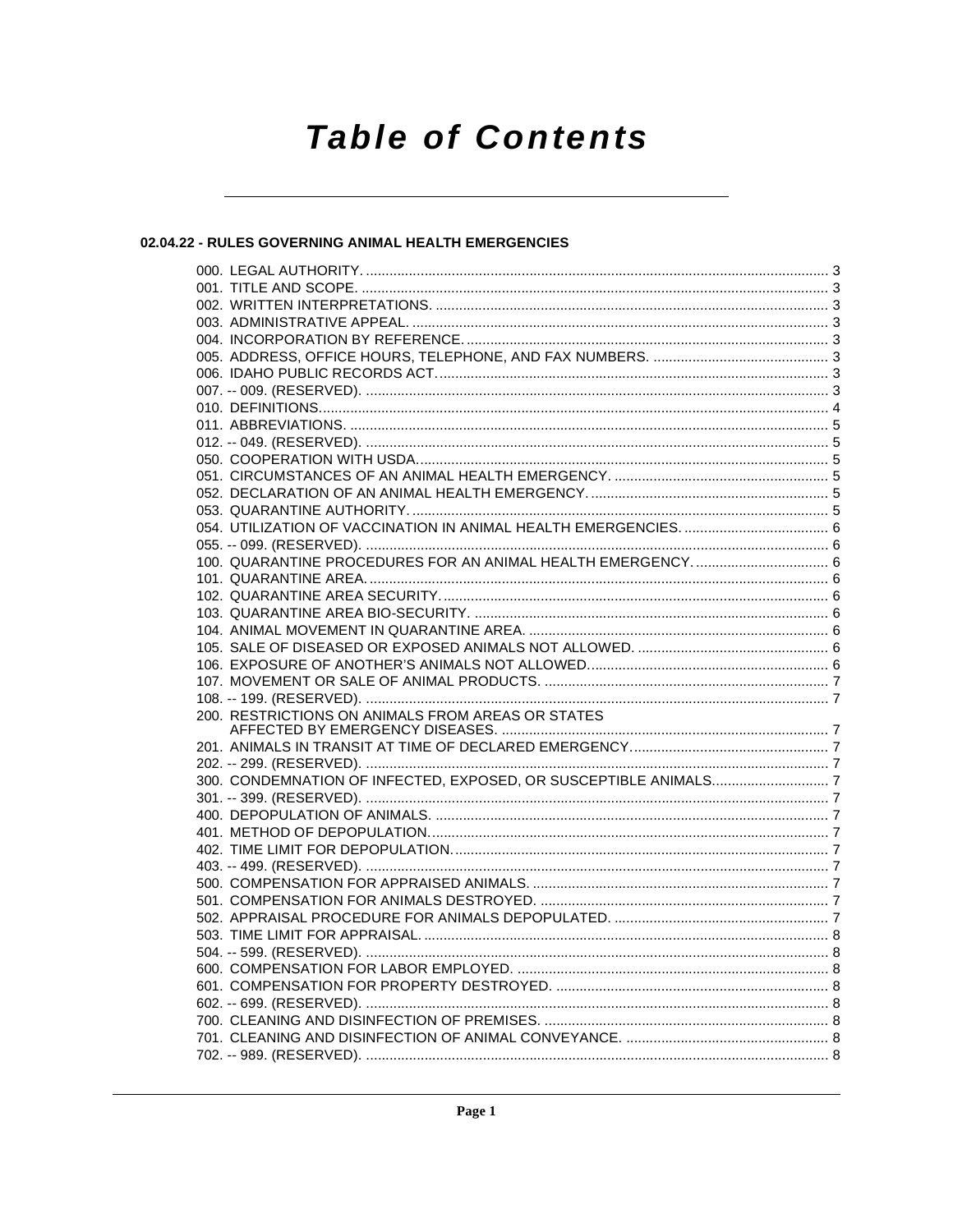Table of Contents (cont'd)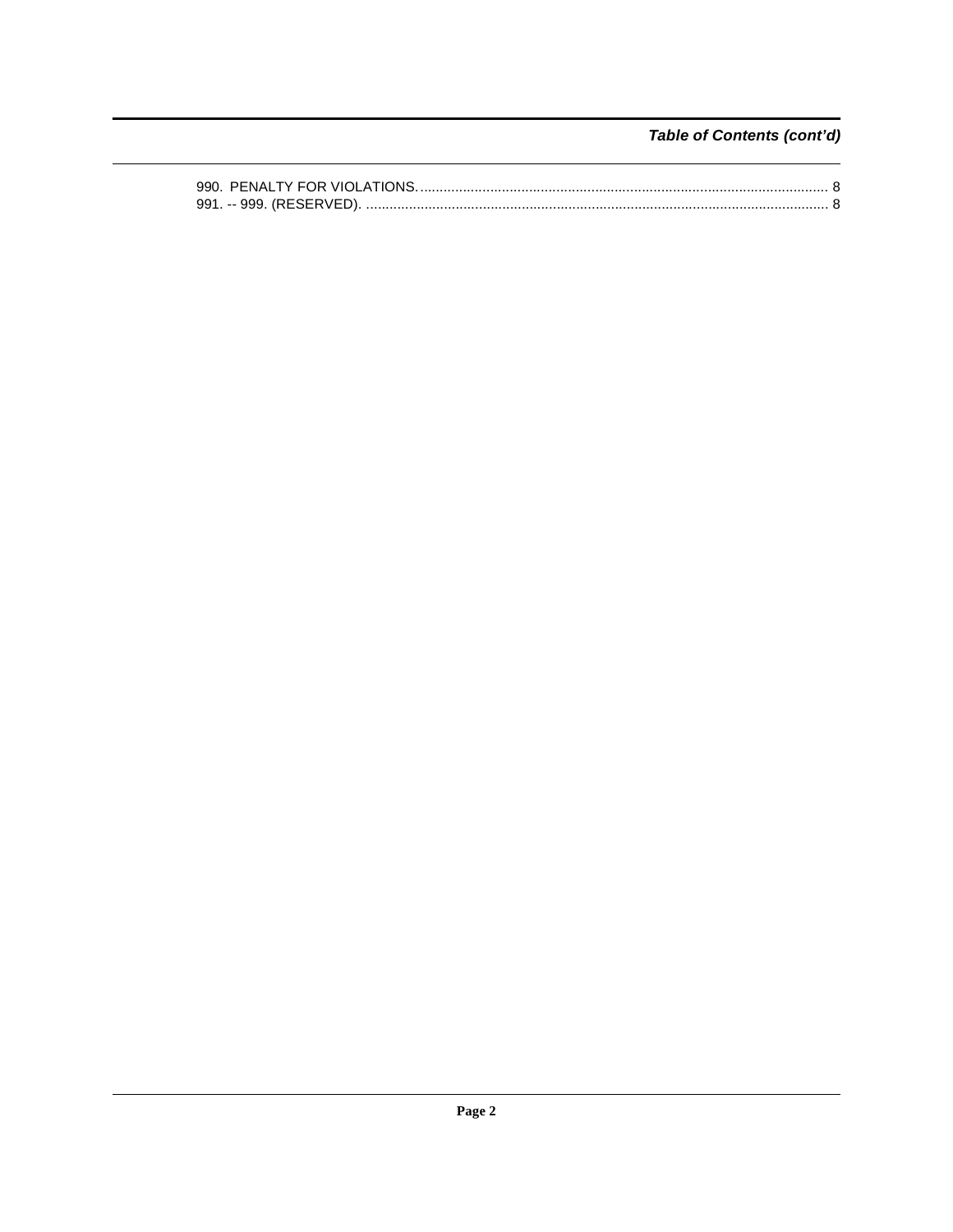#### **IDAPA 02 TITLE 04 CHAPTER 22**

# **02.04.22 - RULES GOVERNING ANIMAL HEALTH EMERGENCIES**

#### <span id="page-2-1"></span><span id="page-2-0"></span>**000. LEGAL AUTHORITY.**

This chapter is adopted under the legal authority of Title 25, Chapter 2, Idaho Code. (5-3-03)

#### <span id="page-2-2"></span>**001. TITLE AND SCOPE.**

**01.** Title. The title of this chapter is IDAPA 02.04.22, "Rules Governing Animal Health Emergencies".  $(5-3-03)$ 

**02.** Scope. These rules govern procedures, requirements, and the declaration of an animal health cy occurring in the state of Idaho. (5-3-03) emergency occurring in the state of Idaho.

**03. Citation**. The official citation of this chapter is IDAPA 02.04.22.000 et seq. For example, this Section's citation is IDAPA  $02.04.22.001$  (5-3-03)

#### <span id="page-2-3"></span>**002. WRITTEN INTERPRETATIONS.**

There are no written interpretations of this rule. (5-3-03)

#### <span id="page-2-4"></span>**003. ADMINISTRATIVE APPEAL.**

Persons may be entitled to appeal agency actions authorized under these rules pursuant to Title 67, Chapter 52, Idaho  $\text{Code.}$  (5-3-03)

#### <span id="page-2-5"></span>**004. INCORPORATION BY REFERENCE.**

**01.** Incorported Documents. IDAPA 02.04.22 incorporates by reference the Code of Federal ons Title 9, Part 53.2, January 1, 2002. (5-3-03) Regulations Title 9, Part 53.2, January 1, 2002.

**02.** Availability Of Documents. Copies of documents incoporated by reference may be obtained from <br>
o State Department of Agriculture Central Office. (5-3-03) the Idaho State Department of Agriculture Central Office.

#### <span id="page-2-6"></span>**005. ADDRESS, OFFICE HOURS, TELEPHONE, AND FAX NUMBERS.**

**01.** Physical Address. The central office of the Idaho State Department of Agriculture is located at Penitentiary Road, Boise, Idaho 83712-0790. (5-3-03) 2270 Old Penitentiary Road, Boise, Idaho 83712-0790.

**02. Office Hours**. Office hours are 8 a.m. to 5 p.m., Mountain Time, Monday through Friday, except holidays designated by the state of Idaho. (5-3-03)

**03. Mailing Address**. The mailing address for the central office is Idaho State Department Agriculture, P.O. Box 790, Boise, Idaho 83701. (5-3-03)

**04. Telephone Number**. The telephone number of the Division of Animal Industries at the central (208) 332-8540. (5-3-03) office is  $(208)$  332-8540.

**05.** Fax Number. The fax number of the Division of Animal Industries at the central office is (208) 334-4062.  $334-4062.$  (5-3-03)

#### <span id="page-2-7"></span>**006. IDAHO PUBLIC RECORDS ACT.**

These rules are public records available for inspection and copying at the central office of the Idaho State Department of Agriculture and the State Law Library. (5-3-03) of Agriculture and the State Law Library.

#### <span id="page-2-8"></span>**007. -- 009. (RESERVED).**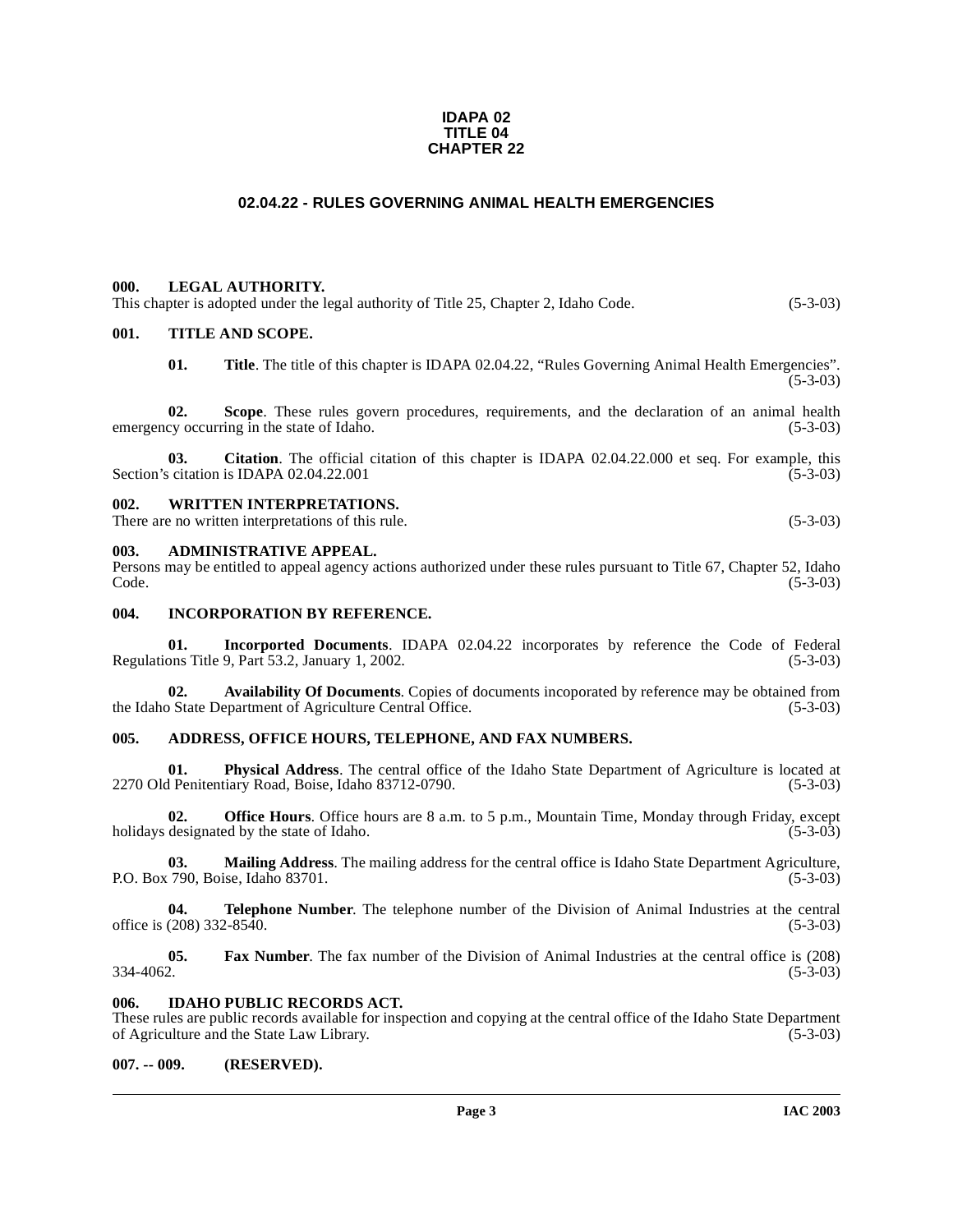## <span id="page-3-2"></span><span id="page-3-0"></span>**010. DEFINITIONS.**

**01. Administrator**. The administrator of the Division of Animal Industries, Idaho State Department of Agriculture or his designee. (5-3-03) **02. Animals**. All vertebrates, except humans. (5-3-03)

**03. Conveyance**. Any type of vehicle, carrier, kennel, or trailer of any kind used to move or hold animals.  $(5-3-03)$ 

<span id="page-3-1"></span>**04. Department**. The Idaho State Department of Agriculture. (5-3-03)

<span id="page-3-3"></span>**05. Director.** The Director of the Idaho State Department of Agriculture or his designee. (5-3-03)

**06. Division Of Animal Industries**. Idaho State Department of Agriculture, Division of Animal Industries. (5-3-03)

<span id="page-3-6"></span><span id="page-3-5"></span><span id="page-3-4"></span>**07. Domestic Cervidae**. Elk, fallow deer, and reindeer owned by a person. (5-3-03)

**08. Emergency Disease**. A disease, agent or parasite that could have a devastating impact on people, or the economy as determined by the Director. (5-3-03) animals, or the economy as determined by the Director.

**09. Epidemiology**. The study of the distribution and determinants of health-related states or events in specified populations, and the application of this study to control of health problems. (5-3-03)

**10. Exposed**. Animals that have had contact with other animals, herds, or materials that have been determined to be infected with or affected by any infectious, contagious, or communicable disease. (5-3-03)

<span id="page-3-7"></span>**11. Federal Animal Health Official**. An employee of USDA/APHIS/VS who is authorized to perform ealth activities. (5-3-03) animal health activities.

<span id="page-3-8"></span>**12. Foreign Animal Disease**. A transmissible disease of animals, believed to not exist in the United States and its territories, as determined by USDA that has a potential significant health or economic impact. (5-3-03)

<span id="page-3-9"></span>**13. Infected Zone**. The geographic portion of a quarantine area, which contains all animals known to be infected with or exposed to an emergency disease as designated by the Administrator. (5-3-03)

**14.** Livestock. Cattle, swine, horses, mules, asses, sheep, goats, domestic cervidae, camelids, and (5-3-03) ratites. (5-3-03)

**15. Operator**. The person who has authority to manage or direct an animal premises or conveyance and the animals thereon. (5-3-03) (5-3-03)

**16.** Owner. The person who has legal title or has financial control of animals, premises or (5-3-03) conveyances.

**17. Person**. Any individual, association, partnership, firm, joint stock company, joint venture, trust, estate, political subdivision, public or private corporation, or any legal entity, which is recognized by law as the subject of rights and duties. (5-3-03)

**18. Premises**. The ground area, buildings, corrals, and equipment utilized to keep, hold or maintain animals.  $(5-3-03)$ 

**19.** Quarantine. A written order, executed by the Administrator, to confine or hold animals on a premises or any other location, where found, and prevent movement of animals from a premises or any other location when the Administrator has determined that the animals are infected with or exposed to a disease, or are not in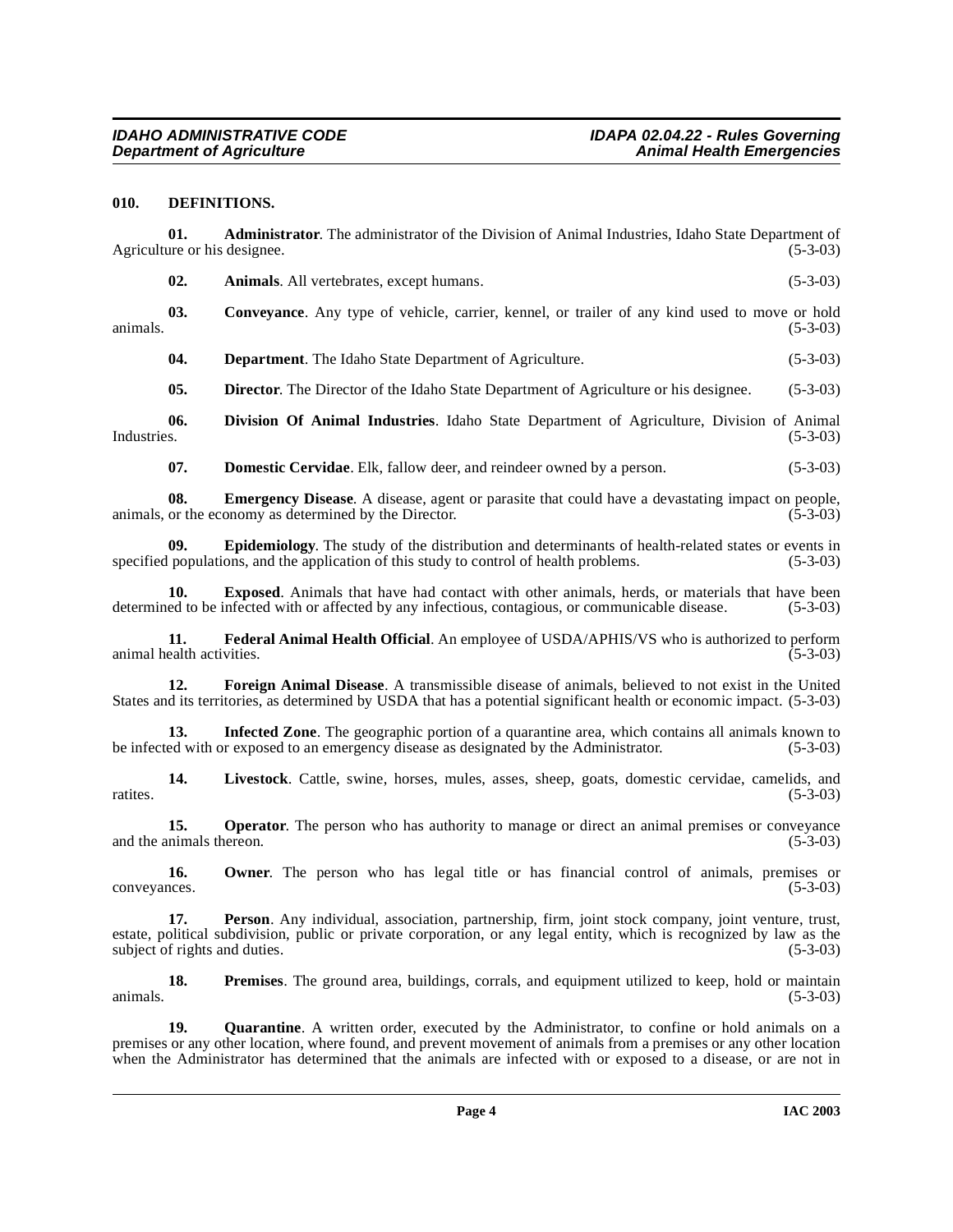compliance with the provisions of this chapter. (5-3-03)

<span id="page-4-13"></span>**20.** Quarantine Area. A geographic designation encompassing one (1) or more premises in one (1) or more counties, and consisting of an infected zone and a surveillance zone as determined by the Administrator.

(5-3-03)

<span id="page-4-16"></span>**21.** State Animal Health Official. The Administrator, or his designee, who is responsible for disease nd eradication programs. (5-3-03) control and eradication programs.

**22. Surveillance Zone**. The geographic portion of the quarantine area surrounding the infected zone as designated by the Administrator. (5-3-03)

# <span id="page-4-0"></span>**011. ABBREVIATIONS.**

<span id="page-4-17"></span><span id="page-4-6"></span>

| 01. | <b>APHIS.</b> Animal and Plant Health Inspection Service. | $(5-3-03)$ |
|-----|-----------------------------------------------------------|------------|
| 02. | <b>CFR.</b> Code of Federal Regulations.                  | $(5-3-03)$ |
| 03. | <b>USDA.</b> United States Department of Agriculture.     | $(5-3-03)$ |
| 04. | VS. Veterinary Services.                                  | $(5-3-03)$ |
|     |                                                           |            |

# <span id="page-4-1"></span>**012. -- 049. (RESERVED).**

# <span id="page-4-8"></span><span id="page-4-2"></span>**050. COOPERATION WITH USDA.**

Pursuant to Sections 25-208 and 25-209, Idaho Code, and Title 9, Part 53.2, CFR, the Division of Animal Industries may cooperate with the USDA in the prevention, management, control, and eradication of emergency diseases. (5-3-03)

# <span id="page-4-7"></span><span id="page-4-3"></span>**051. CIRCUMSTANCES OF AN ANIMAL HEALTH EMERGENCY.**

The discovery of any emergency disease, which could have a devastating impact on the livestock, other animals, or people of this state, may constitute an animal health emergency requiring the implementation of prevention, management, control or eradication measures by state animal health officials. (5-3-03) management, control or eradication measures by state animal health officials.

### <span id="page-4-9"></span><span id="page-4-4"></span>**052. DECLARATION OF AN ANIMAL HEALTH EMERGENCY.**

The Director is authorized to declare an animal health emergency upon: (5-3-03)

<span id="page-4-12"></span>**01. Foreign Disease**. The discovery of any disease, parasite or agent which has been identified by the USDA/APHIS/VS as a "communicable foreign disease not known to exist in the United States"; or (5-3-03)

<span id="page-4-11"></span>**02. Eradicated Diseases**. The discovery of any disease, parasite or agent which is not naturally occurring in or has been eradicated from Idaho, as determined by the Administrator, and which, if introduced into Idaho, would have a devastating impact on the livestock or other animals of the state; or (5-3-03)

<span id="page-4-15"></span>**03. Specific Diseases**. The exposure to or infection of foot and mouth disease, bovine spongiform encephalopathy, chronic wasting disease, other transmissible spongiform encephalopathies, brucellosis, tuberculosis, or any foreign, exotic or emerging disease, as determined by the Administrator. (5-3-03)

<span id="page-4-10"></span>**Disease Presence**. The presence of any foreign, eradicated, or specific diseases in any state in the United States, any country contiguous to the United States, or any country from which the state of Idaho receives animals or animal products may constitute an emergency. (5-3-03) animals or animal products may constitute an emergency.

# <span id="page-4-14"></span><span id="page-4-5"></span>**053. QUARANTINE AUTHORITY.**

State or federal animal health officials are authorized to quarantine any animal infected with or exposed to an emergency disease, or any premises, county or area of the state to prevent ingress or egress of animals, people, or vehicles in the event of an emergency disease. (5-3-03) vehicles in the event of an emergency disease.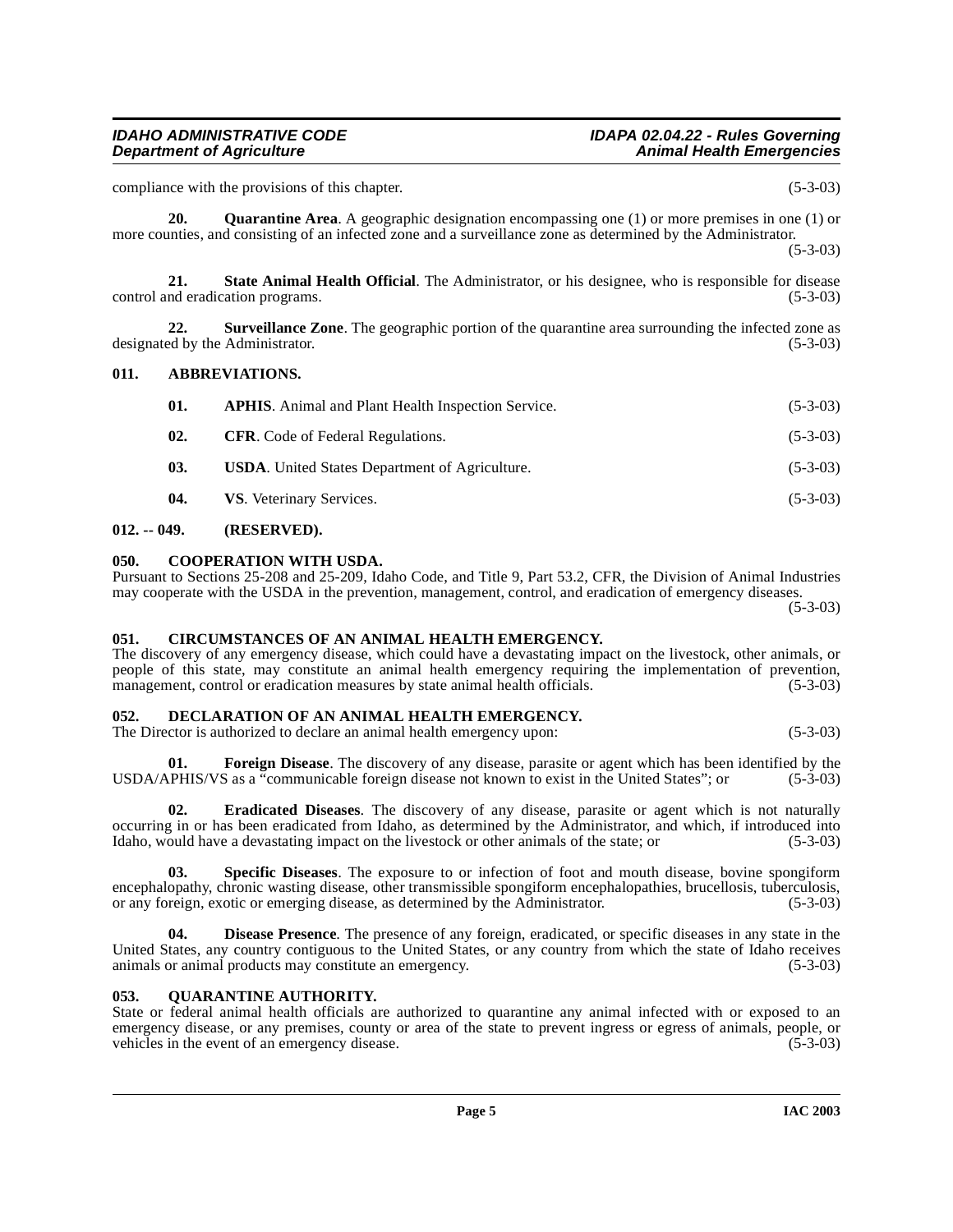# <span id="page-5-16"></span><span id="page-5-0"></span>**054. UTILIZATION OF VACCINATION IN ANIMAL HEALTH EMERGENCIES.**

The Administrator is authorized to order the strategic use of vaccinations, treatments or other remedies to reduce the risk or spread of emergency diseases. (5-3-03) risk or spread of emergency diseases.

### <span id="page-5-1"></span>**055. -- 099. (RESERVED).**

# <span id="page-5-14"></span><span id="page-5-2"></span>**100. QUARANTINE PROCEDURES FOR AN ANIMAL HEALTH EMERGENCY.**

State or federal animal health officials are authorized to place under quarantine any infected animals, exposed animals, and those animals exhibiting signs of an emergency disease. The quarantine may also include susceptible animals not yet exposed. (5-3-03)

**01.** Written Notice. Written notice of quarantine will be given to the owner of the animals, or the coperator of the premises or convevance where the animals are found. (5-3-03) owner or operator of the premises or conveyance where the animals are found.

**02.** Validity Of Quarantine. The quarantine shall be valid whether or not it is acknowledged by  $\circ$  of the owner or operator. (5-3-03) signature of the owner or operator.

**03. Quarantine Release**. The quarantine shall remain in place until a state or federal animal health official releases the quarantine in writing. (5-3-03)

### <span id="page-5-13"></span><span id="page-5-3"></span>**101. QUARANTINE AREA.**

The Administrator may establish a quarantine area, which includes an infected zone encompassing the infected and exposed animals and premises, and a surveillance zone, based on the locations of said premises and the characteristics and epidemiology of the disease. The quarantine area may include one or more premises, all or part of a county, or all or part of the state. (5-3-03)

#### <span id="page-5-12"></span><span id="page-5-4"></span>**102. QUARANTINE AREA SECURITY.**

|  |  | The Administrator may limit access of people and vehicles to the quarantine area. | $(5-3-03)$ |
|--|--|-----------------------------------------------------------------------------------|------------|
|--|--|-----------------------------------------------------------------------------------|------------|

#### <span id="page-5-11"></span><span id="page-5-5"></span>**103. QUARANTINE AREA BIO-SECURITY.**

Bio-security of the quarantine area will be instituted and maintained. (5-3-03)

**01. Personnel**. People entering or leaving the quarantine area will follow disinfection or decontamination guidelines and procedures established by state or federal animal health officials. (5-3-03)

**02. Vehicles And Equipment**. Vehicles and equipment moving into or out of the quarantine area will be cleaned and disinfected or decontaminated according to guidelines and procedures established by state or federal animal health officials. (5-3-03) animal health officials.

#### <span id="page-5-9"></span><span id="page-5-6"></span>**104. ANIMAL MOVEMENT IN QUARANTINE AREA.**

Animals shall not be moved into, out of, through, or within the quarantine area except by permit issued by the Administrator. (5-3-03) Administrator. (5-3-03)

#### <span id="page-5-15"></span><span id="page-5-7"></span>**105. SALE OF DISEASED OR EXPOSED ANIMALS NOT ALLOWED.**

Animals infected with, or susceptible animals exposed to, an emergency disease shall not be sold, or in anyway transferred to another person without written authorization from the Administrator. Additionally, such animals shall not be set free. (5-3-03)

### <span id="page-5-10"></span><span id="page-5-8"></span>**106. EXPOSURE OF ANOTHER'S ANIMALS NOT ALLOWED.**

Animals infected with or exposed to an emergency disease or any disease not known to exist in Idaho shall not be: (5-3-03)

**01. Housed**. Housed with, or adjacent to, another person's animals that have not been previously exposed or land used for raising such animals; or (5-3-03)

**02. Turned Out**. Turned out with, or adjacent to, another person's animals that have not been ly exposed or land used for raising such animals. (5-3-03) previously exposed or land used for raising such animals.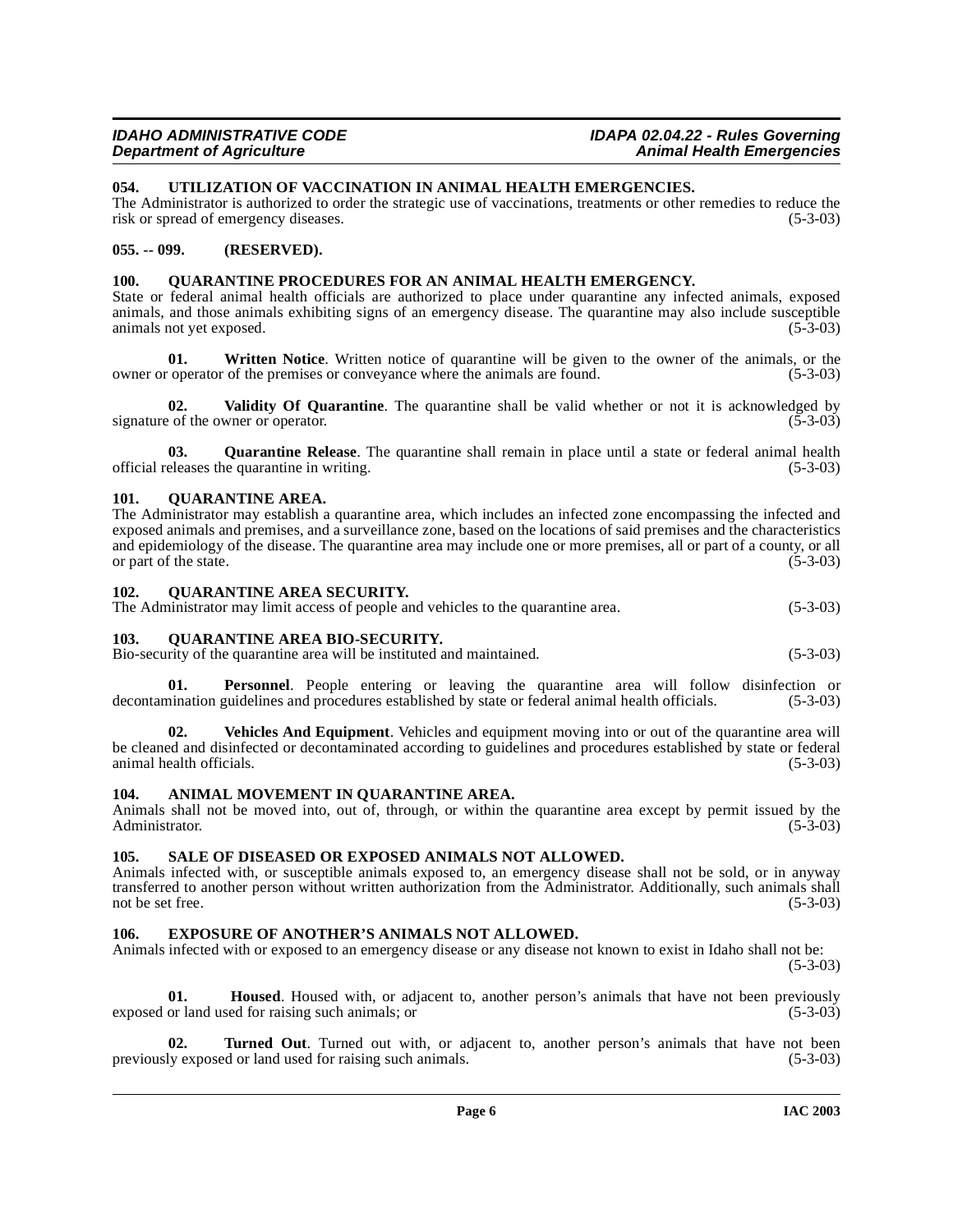#### <span id="page-6-21"></span><span id="page-6-0"></span>**107. MOVEMENT OR SALE OF ANIMAL PRODUCTS.**

The Administrator may prohibit the movement or sale of products from animals infected with or exposed to an emergency disease. (5-3-03)

#### <span id="page-6-1"></span>**108. -- 199. (RESERVED).**

#### <span id="page-6-23"></span><span id="page-6-2"></span>**200. RESTRICTIONS ON ANIMALS FROM AREAS OR STATES AFFECTED BY EMERGENCY DISEASES.**

The Administrator may impose restrictions on animal movement into Idaho from areas or states affected by an emergency disease as provided in IDAPA 02.04.21, "Rules Governing the Importation of Animals". (5-3-03)

#### <span id="page-6-14"></span><span id="page-6-3"></span>**201. ANIMALS IN TRANSIT AT TIME OF DECLARED EMERGENCY.**

The Administrator shall determine the disposition of animals in transit at the time of the declaration of an animal health emergency. (5-3-03)

# <span id="page-6-4"></span>**202. -- 299. (RESERVED).**

#### <span id="page-6-18"></span><span id="page-6-5"></span>**300. CONDEMNATION OF INFECTED, EXPOSED, OR SUSCEPTIBLE ANIMALS.**

The Administrator is authorized to condemn, and order the slaughter, destruction, or other disposition of animals, infected with, exposed to, or susceptible to an emergency disease. (5-3-03)

#### <span id="page-6-6"></span>**301. -- 399. (RESERVED).**

#### <span id="page-6-19"></span><span id="page-6-7"></span>**400. DEPOPULATION OF ANIMALS.**

Animals infected with, exposed to, or susceptible to an emergency disease may be depopulated to control and eradicate the disease. (5-3-03) eradicate the disease.

**01. Preventive Slaughter Or Destruction**. Animals, located within the quarantine area, that are susceptible to an emergency disease may be depopulated to control or eradicate the emergency disease. (5-3-03)

<span id="page-6-24"></span><span id="page-6-22"></span><span id="page-6-20"></span>**02.** Scope Of Depopulation. The Administrator will determine the scope of depopulation. (5-3-03)

#### <span id="page-6-8"></span>**401. METHOD OF DEPOPULATION.**

The Administrator will determine the method for destruction of animals in quarantine areas. (5-3-03)

<span id="page-6-25"></span><span id="page-6-9"></span>**402. TIME LIMIT FOR DEPOPULATION.**

The Administrator will determine the time limit for depopulation of condemned animals. (5-3-03)

# <span id="page-6-10"></span>**403. -- 499. (RESERVED).**

#### <span id="page-6-17"></span><span id="page-6-11"></span>**500. COMPENSATION FOR APPRAISED ANIMALS.**

Owners of condemned animals will be compensated for animals ordered destroyed by the Administrator if the animals are appraised prior to depopulation, and the owner is in compliance with these rules. Compensation may be paid on animals that die or are depopulated before appraisal at the discretion of the Administrator. (5-3-03 paid on animals that die or are depopulated before appraisal at the discretion of the Administrator.

#### <span id="page-6-16"></span><span id="page-6-12"></span>**501. COMPENSATION FOR ANIMALS DESTROYED.**

State compensation is limited to appraised value less any federal indemnity and salvage value for animals condemned, and slaughtered or otherwise destroyed. (5-3-03)

#### <span id="page-6-15"></span><span id="page-6-13"></span>**502. APPRAISAL PROCEDURE FOR ANIMALS DEPOPULATED.**

|            | <b>Animal Appraisal.</b> Animals to be depopulated shall be appraised by a team of three (3) persons |            |
|------------|------------------------------------------------------------------------------------------------------|------------|
| including: |                                                                                                      | $(5-3-03)$ |

**a.** A representative of the Division of Animal Industries; and (5-3-03)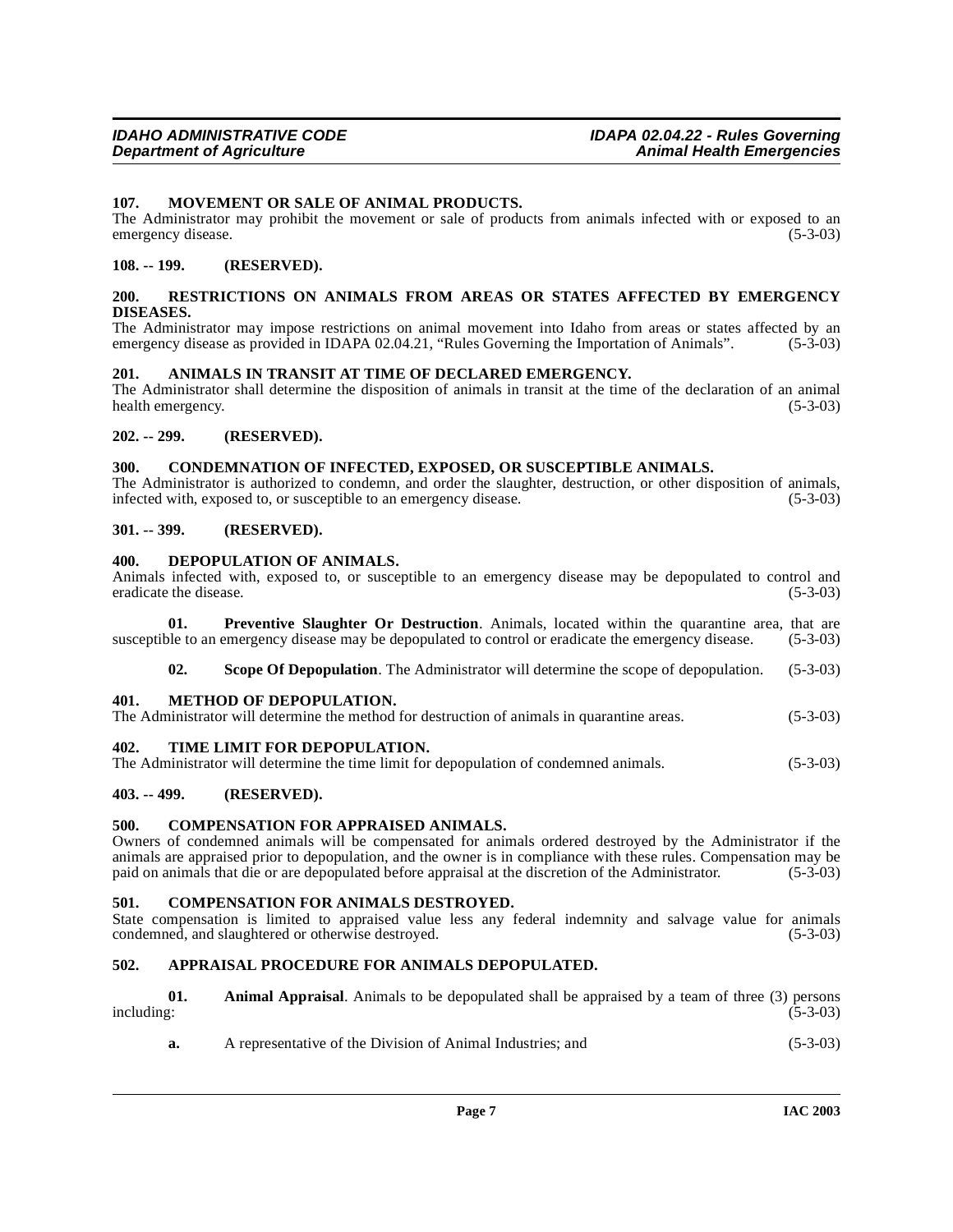**b.** The owner; and (5-3-03)

**c.** A person with experience marketing the species of animal as determined by the Administrator. (5-3-03)

**02. Dispute Of Appraisal**. When the appraisal price is in dispute, the Director may grant a hearing to any person, under such rules as the Department may prescribe which are in compliance with Title 67, Chapter 52, Idaho Code. (5-3-03)

### <span id="page-7-14"></span><span id="page-7-0"></span>**503. TIME LIMIT FOR APPRAISAL.**

The Administrator will determine the time limit for completing the appraisal. (5-3-03)

### <span id="page-7-1"></span>**504. -- 599. (RESERVED).**

### <span id="page-7-12"></span><span id="page-7-2"></span>**600. COMPENSATION FOR LABOR EMPLOYED.**

**01. Disposal Of Animals**. The Department may pay actual costs for labor employed for disposal of depopulated at the direction of the Administrator. (5-3-03) animals depopulated at the direction of the Administrator.

**02. Cleaning And Disinfection**. The Department may pay actual costs for labor employed in the cleaning and disinfection of premises where infected or exposed animals were kept. (5-3-03)

### <span id="page-7-13"></span><span id="page-7-3"></span>**601. COMPENSATION FOR PROPERTY DESTROYED.**

The Department will compensate owners for property ordered destroyed by the Administrator. (5-3-03)

**01. Property Destroyed Otherwise**. The department may compensate owners for property otherwise d as approved by the Administrator. (5-3-03) destroyed as approved by the Administrator.

**02. Actual Value**. The Department will pay actual value of property destroyed, as determined by the Administrator, if compensation is paid. (5-3-03)

#### <span id="page-7-4"></span>**602. -- 699. (RESERVED).**

### <span id="page-7-11"></span><span id="page-7-5"></span>**700. CLEANING AND DISINFECTION OF PREMISES.**

Any premises or area where animals infected with or exposed to an emergency disease were held or kept shall be cleaned, disinfected, or decontaminated under the supervision and at the direction of state or federal animal health officials within the time limit established by the Administrator. (5-3-03)

#### <span id="page-7-10"></span><span id="page-7-6"></span>**701. CLEANING AND DISINFECTION OF ANIMAL CONVEYANCE.**

Any conveyance used to hold or transport animals infected with or exposed to an emergency disease shall be cleaned, disinfected, or decontaminated under the supervision and at the direction of state or federal animal health officials within the time limit established by the Administrator. (5-3-03)

#### <span id="page-7-7"></span>**702. -- 989. (RESERVED).**

#### <span id="page-7-8"></span>**990. PENALTY FOR VIOLATIONS.**

Any person who violates any of the provisions of this chapter may be subject to the criminal penalties provided in Title 25, Chapter 2, Idaho Code. (5-3-03)

# <span id="page-7-9"></span>**991. -- 999. (RESERVED).**